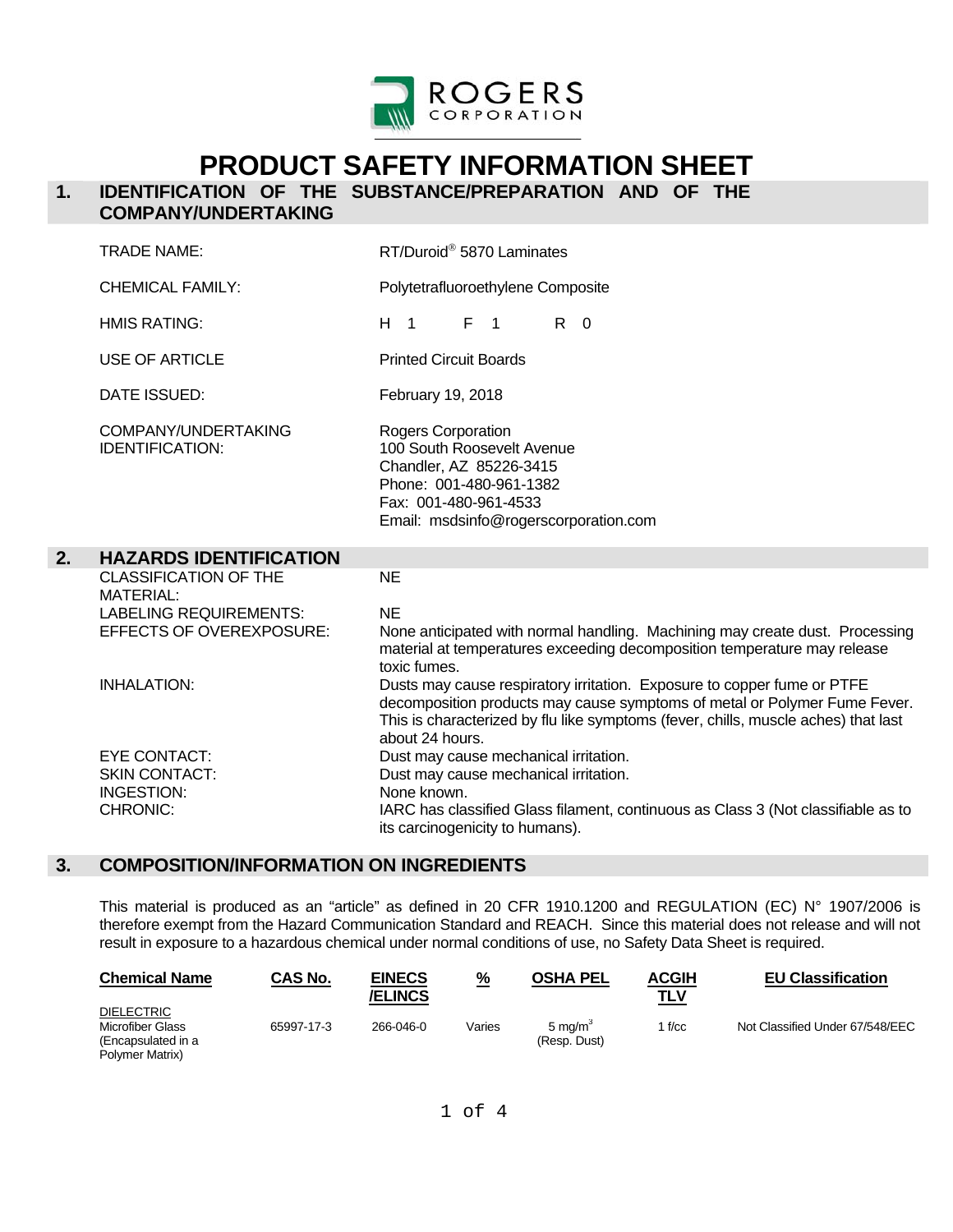| CLADDING (Copper, Aluminum or Brass) |           |           |        |                                      |                     |                                 |
|--------------------------------------|-----------|-----------|--------|--------------------------------------|---------------------|---------------------------------|
| Copper                               | 7440-50-8 | 231-159-6 | Varies | $\mathsf{Im}\mathsf{a}/\mathsf{m}^3$ | 1 ma/m <sup>3</sup> | Not Classified Under 67/548/EEC |
|                                      |           |           |        | (dust and mist)                      | (dust and mist)     |                                 |
| Aluminum                             | 7429-90-5 | 231-072-3 | Varies | 5 ma/m <sup>3</sup>                  | 1 ma/m $^3$         | Not Classified Under 67/548/EEC |
|                                      |           |           |        | (Resp. Dust)                         | (Resp. Dust)        | (only AI powder is Classified)  |
| Zinc (Component of                   | 7440-66-6 | 231-175-3 | Varies | 5 ma/m <sup>3</sup>                  | $2 \text{ mg/m}^3$  | Not Classified Under 67/548/EEC |
| Brass)                               |           |           |        | (ZnO fume)                           | (as ZnO)            |                                 |

### **4. FIRST-AID MEASURES**

| INHALATION:          | (Dust & Fume) Remove to fresh air. Obtain medical attention if symptoms<br>persist.                                                          |
|----------------------|----------------------------------------------------------------------------------------------------------------------------------------------|
| EYE CONTACT:         | (Dust) Flush immediately with large amounts of water for 15 to 20 minutes. Do<br>not rub eyes. Obtain medical attention if symptoms persist. |
| <b>SKIN CONTACT:</b> | (Dust) Remove contaminated clothing and flush area with water for 15 to 20<br>minutes. Obtain medical attention if symptoms persist.         |
| INGESTION:           | (Dust) Not a likely route of entry - obtain medical attention.                                                                               |

# **5. FIRE-FIGHTING MEASURES**

| <b>FLASH POINT:</b>                           | $NE ^{o}C(^{o}F)$  |                                                                    | Flammable Limits: NE |              |                                                                         |
|-----------------------------------------------|--------------------|--------------------------------------------------------------------|----------------------|--------------|-------------------------------------------------------------------------|
| AUTOIGNITION TEMPERATURE:                     | $NE ^{o}C (^{o}F)$ |                                                                    |                      |              |                                                                         |
| EXTINGUISHING MEDIA:                          | X                  | <b>Water Spray</b><br>Dry Chemical                                 | Foam<br>$Other -$    | $\mathbf{X}$ | CO <sub>2</sub>                                                         |
| SPECIAL FIRE FIGHTING<br>PROCEDURES:          |                    | equipped with self-contained breathing apparatus and turnout gear. |                      |              | Decomposition in a fire may produce toxic fumes. Firefighters should be |
| UNUSUAL FIRE AND EXPLOSION<br><b>HAZARDS:</b> | None known.        |                                                                    |                      |              |                                                                         |

# **6. ACCIDENTAL RELEASE MEASURES**

| PERSONAL PRECAUTIONS:                                         | In case of fire toxic fumes are emitted. Wear suitable protective equipment. Do<br>not breathe dust. Eliminate sources of ignition. Avoid contact with skin and<br>eves. |
|---------------------------------------------------------------|--------------------------------------------------------------------------------------------------------------------------------------------------------------------------|
| <b>ENVIRONMENTAL PRECAUTIONS:</b><br><b>CLEANING METHODS:</b> | Prevent from entering sewer system, surface water or soil.<br>Sweep or shovel into appropriate container for disposal. Avoid creation of                                 |
|                                                               | airborne dust.                                                                                                                                                           |

#### $7.$ **7. HANDLING AND STORAGE**

| HANDLING: | Wear suitable protective equipment, refer to Section 8. |
|-----------|---------------------------------------------------------|
| STORAGE:  | Keep in a cool, well-ventilated area.                   |

# **8. EXPOSURE CONTROLS/PERSONAL PROTECTION**

| RESPIRATORY PROTECTION:                  | None needed under normal conditions. If mechanical ventilation is absent or<br>inadequate to maintain exposure levels below those listed in Section 2, use<br>NIOSH/MSHA approved respirators. A qualified individual should evaluate<br>each situation. |
|------------------------------------------|----------------------------------------------------------------------------------------------------------------------------------------------------------------------------------------------------------------------------------------------------------|
| <b>VENTILATION</b><br>LOCAL:<br>GENERAL: | Recommended for all industrial operations.<br>Recommended for all industrial operations.                                                                                                                                                                 |

2 of 4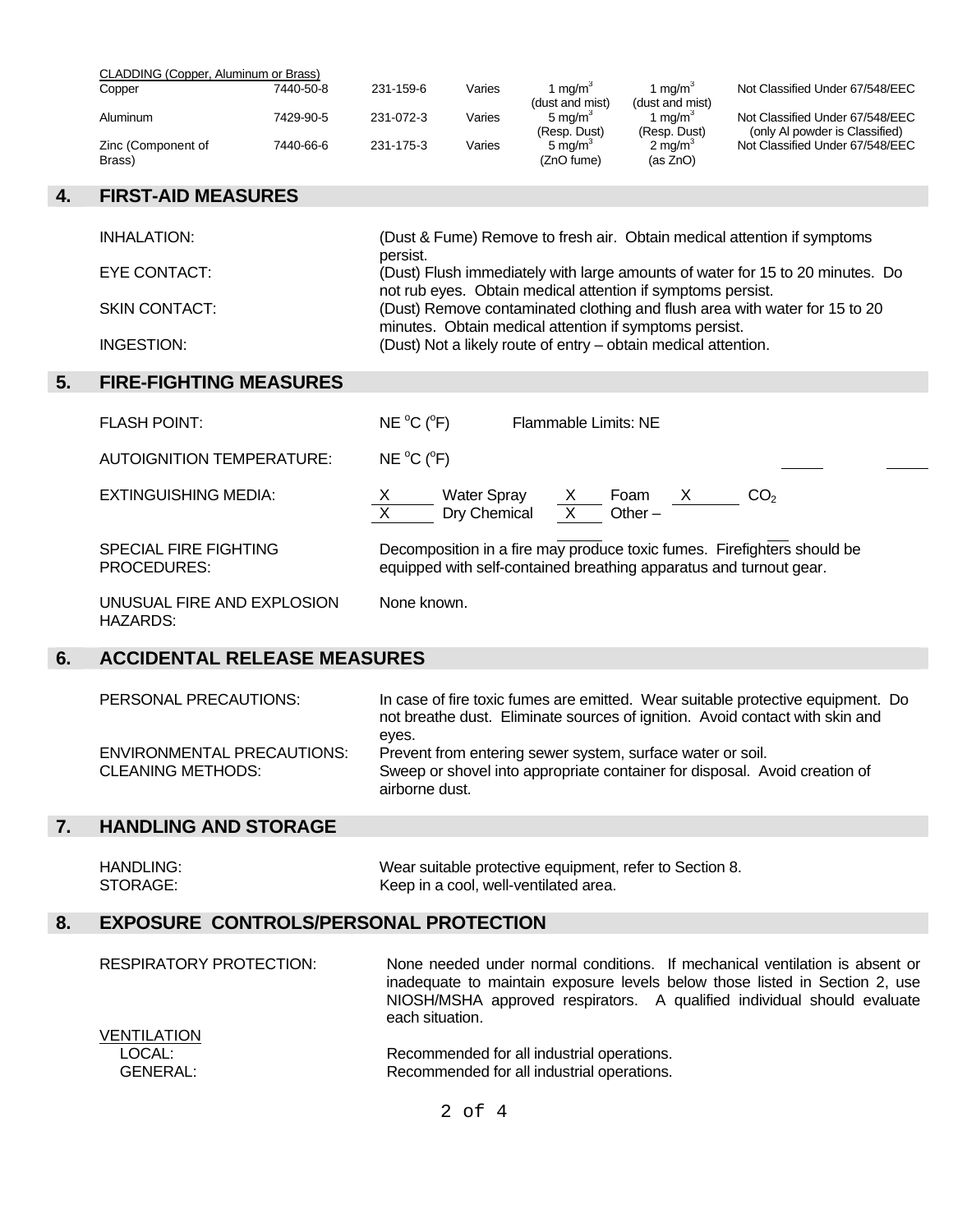| PERSONAL PROTECTION |                                                                               |
|---------------------|-------------------------------------------------------------------------------|
| HAND:               | Cut resistant gloves.                                                         |
| EYE:                | Safety glasses with side-shields are recommended in all industrial operations |
| SKIN:               | None Required                                                                 |
| OTHER:              | Safety shower/eyewash in the area. Do not smoke or keep smoking materials     |
|                     | in areas where material is machined or excessive dusting occurs. Wash         |
|                     | thoroughly before eating or smoking.                                          |

#### **9. PHYSICAL AND CHEMICAL PROPERTIES**

APPEARANCE: Light Gray or Tan Color Sheet Clad with Copper, Aluminum or Brass ODOR: None PHYSICAL STATE: Solid BOILING POINT:  $C(^oF)$ MELTING POINT: C (°F) FREEZING POINT: C (°F) FLASH POINT: C (°F) WATER SOLUBILITY: In-Soluble VAPOR DENSITY: NA VAPOR PRESSURE: NA SPECIFIC GRAVITY: NE (Water = 1) PARTITION COEFFICIENT: NA EVAPORATION RATE: NA RELATIVE DENSITY: NA VISCOSITY: NA AUTO-IGNITION TEMPERATURE:  $C(^oF)$ DECOMPOSITION TEMPERATURE: C (°F) PH: NA FLAMMABILITY: NE

#### **10. STABILITY AND REACTIVITY**

| <b>STABILITY</b>            | Stable                                                                                                                                                                                                               |
|-----------------------------|----------------------------------------------------------------------------------------------------------------------------------------------------------------------------------------------------------------------|
| <b>CONDITIONS TO AVOID:</b> | PTFE begins to decompose very slowly above 500 <sup>°</sup> F. Decomposition<br>increases rapidly above 750 <sup>°</sup> F and processing at these temperatures for<br>prolonged periods of time is not recommended. |
| <b>MATERIALS TO AVOID:</b>  | ΝE                                                                                                                                                                                                                   |
| HAZARDOUS POLYMERIZATION:   | Does not occur.                                                                                                                                                                                                      |
| HAZARDOUS DECOMPOSITION     | (above $800^{\circ}$ F)<br>Tetrafluoroethylene                                                                                                                                                                       |
| PRODUCTS:                   | (above $825^{\circ}$ F)<br>Hexafluoropropylene                                                                                                                                                                       |
|                             | (above $885^{\circ}$ F)<br>Perfluoroisobutylene                                                                                                                                                                      |
|                             | (above $930^{\circ}$ F)<br>Carbonyl Fluoride                                                                                                                                                                         |
|                             |                                                                                                                                                                                                                      |

#### **11. TOXICOLOGICAL INFORMATION**

 CARCINOGENIC STATUS: IARC has classified Glass filament, continuous as Class 3 (not classifiable as to its carcinogenicity to humans).

#### **12. ECOLOGICAL INFORMATION**

ECOTOXICITY: NE

#### **13. DISPOSAL CONSIDERATION**

PHYSICAL/CHEMICAL PROPERTIES AFFECTING DISPOSAL: